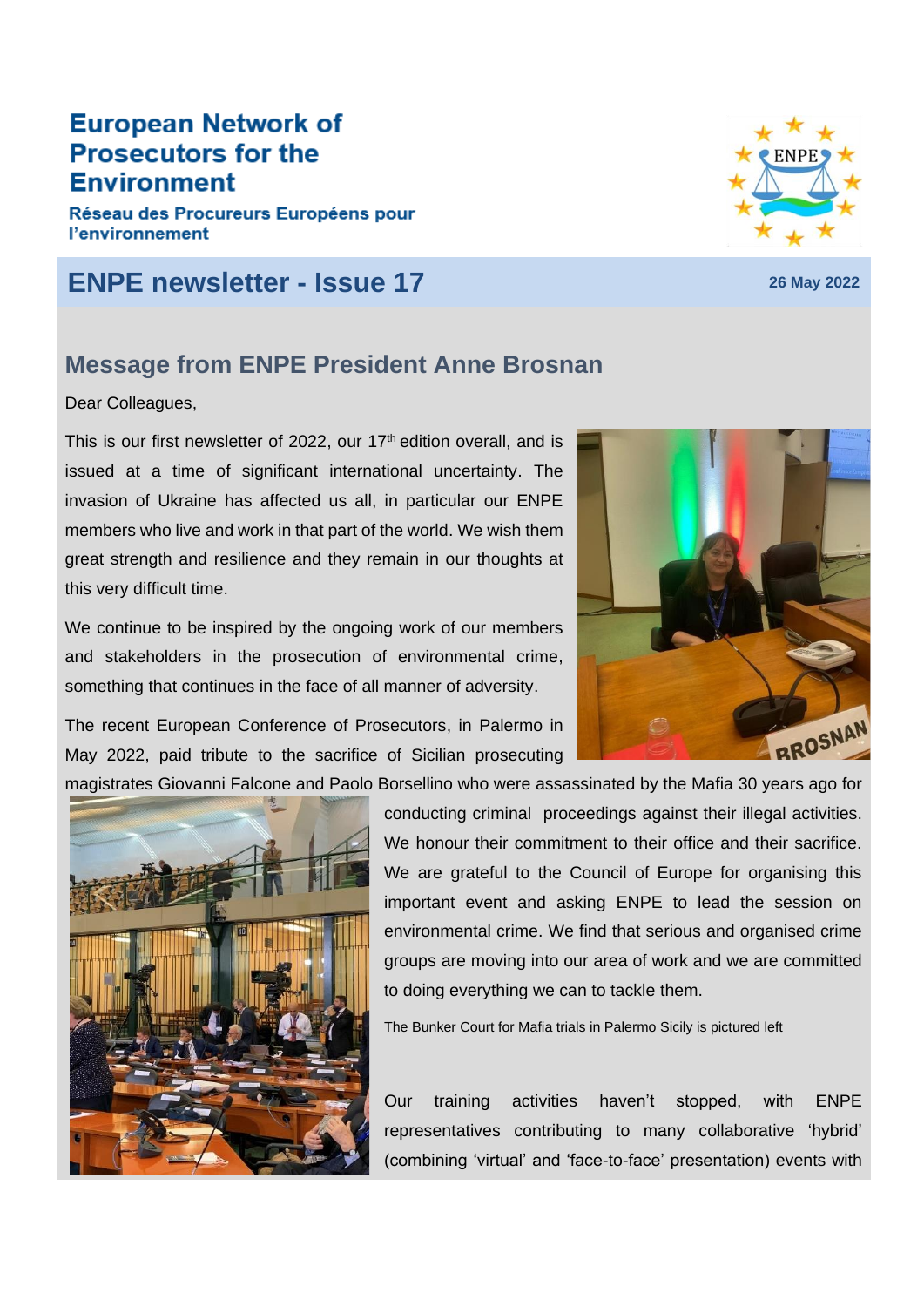the United Nations Environment Programme (UNEP), Fauna and Flora International (FFI) and INTERPOL, amongst others. These are proving to be both efficient and successful as we all embrace new ways of working. We welcome suggestions from our members as to any other areas where they would value training and support.

We are very pleased to welcome new ENPE members from Romania and Italy as our network continues to grow with our total membership numbers now at 50 organisations and individuals, including Observers.

Looking forward, we are pleased to report that we have entered into a Framework Partnership Agreement with the EU Commission to support ENPE activities. We have secured funding for the next phase of our work and for the maintenance of our secretariat as set out in more detail below. Work is in hand to finalise plans for the next programme of activities for the network. These include the re-convening of several Working Groups, where we would value ENPE member participation. Please see the articles below for more details. The relaxation of travel restrictions in many parts of Europe and the wider world as the Codiv-19 virus subsides means that face-to-face events are back on the agenda, so we hope to see some of you soon.

We invite you all to **Save the Date** for our **AGM on 30 September 2022**, which will be held in conjunction with Eurojust at **The Hague, Netherlands** and will include a celebration of our 10-year anniversary, some liaison with other European and International networks, as well as an opportunity for all our ENPE members to help shape our activities over the next three years.

We hope that you all stay safe and well.

Anne Brosnan ENPE President and Shaun Robinson ENPE Project Manager.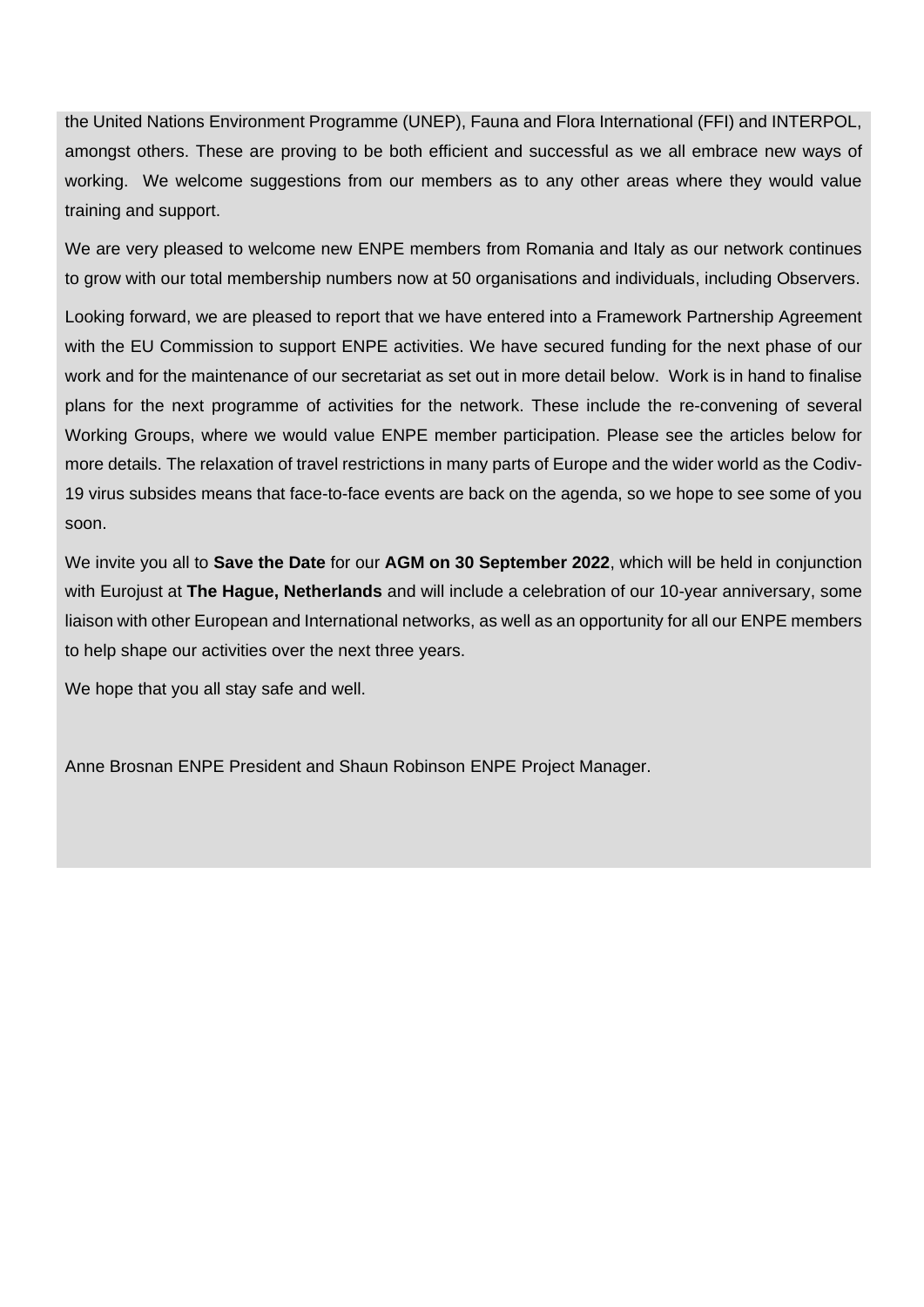## **The next phase "ENPE II - Network for Environmental Governance and Information for Prosecutors"**

We are delighted to announce that the funding for the next phase of ENPE – *"ENPE II Network for Environmental Governance and Information for Prosecutors"* was recently formally approved by our colleagues at the (EU) Directorate General for Environment (DG ENV).

Our activities will be framed by an over-arching Framework Partnership Agreement (FPA) signed with DG ENV, with funding provided in dedicated streams aligned to specific operational tasks via grants. This means we should be fully funded until the end of 2024 in the first instance. We are very grateful to DG ENV for this ongoing support and look forward to continuing our fruitful relationship with them over the coming years.

As with our LIFE-ENPE project, a key aspect of this second programme of work will be the convening of specialist ENPE Working Groups to develop training and guidance to strengthen the fight against environmental crime. The groups will comprise prosecutors and specialists and be responsible for developing and delivering the training and guidance, in multiple formats, to assist our colleagues across Europe and beyond. Our three broad areas of interest for the working groups to be convened under ENPE II are:

- *Wildlife crime* (general);
- *Waste crime* (including *Illegal Pesticides)*; and
- *Pollution*, including discharges to air water and land linked to Climate Change.

In order for these groups to be effective and for the outputs to be meaningful, we will need to focus on subjects that our membership agree are high priority. There will be an opportunity for discussion and feedback on this at our AGM on 30 September in The Hague. We would also like to invite volunteers to join the groups and attend three or four meetings per year (mostly 'hybrid' type). At the meetings, the groups will draft training documents and guidance, organise training and capacity building events and agree the best ways to promulgate the findings as widely as possible.

We are particularly interested in prosecutors with experience, however limited, in the *three subject areas listed above. All travel, accommodation and subsistence costs, where applicable, will be covered.*

Please contact [shaun.robinson@environment-agency.gov.uk](mailto:shaun.robinson@environment-agency.gov.uk) for more details and to express your interest in participation.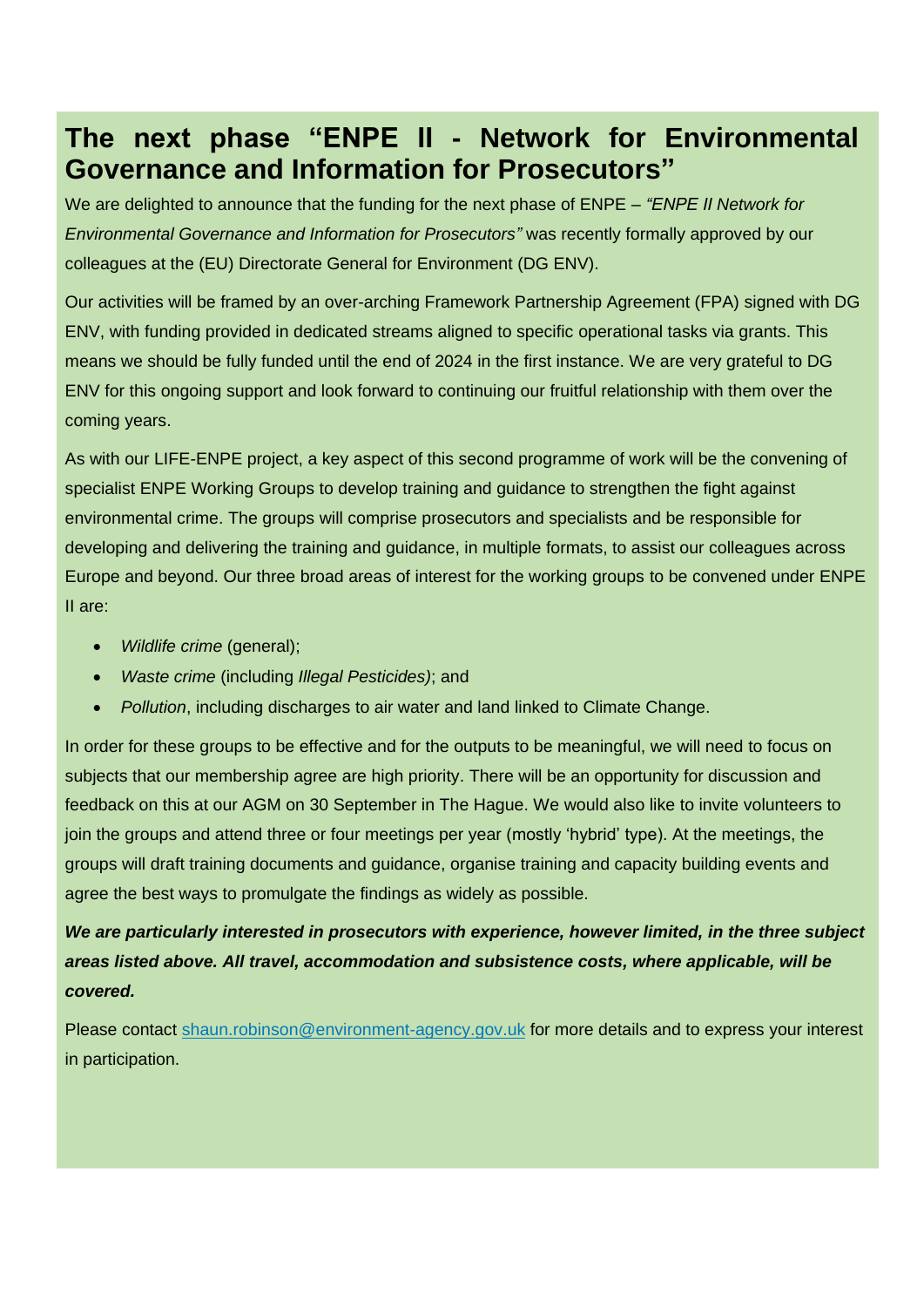### **Board meeting Scotland House, Brussels 29 April 2022**

ENPE President Anne Brosnan chaired our first face-to-face Board meeting for two years at our registered office in Scotland House, Brussels on 29 April 2022.

As is now so often the case, as well as offering face-to-face attendance, the meeting used a virtual platform to provide a 'blended' hybrid meeting which enabled as many of our Board members as possible to participate. It was well received by Board Members and it was very nice to catch up with everyone involved, including our colleagues at Scotland House.

We discussed our financial position and structure. We also welcomed new ENPE supporting members from Italy, Dr Paolo Gubinelli, and Romania, Prof Jurj Remus. The Romanian National Environmental Protection Agency joined as an Observer, as our network continues to expand.

#### **ENPE represented at the Italian Prosecutor General's Office at the Supreme Court's 'European Conference of Prosecutors', 5-6 May 2022, Palermo, Sicily.**

This important conference was organised jointly by the Council of Europe, through the Consultative Council of European Prosecutors (CCPE), with the Italian Ministry of Justice and Italian Ministry of Foreign Affairs and International Cooperation, in the framework of the Italian Presidency of the Committee of Ministers of the Council of Europe.

It brought together high-level prosecutors from all Council of Europe member states and observer states to share their perspectives and challenges concerning the independence and accountability of public prosecutors, while taking into account the existing systems rooted in different legal cultures.

The main topic was the independence and accountability of Public Prosecutors. However, Anne Brosnan, ENPE President, chaired a special session entitled "**INVESTIGATING AND PROSECUTING ENVIRONMENTAL CRIMES: OVERCOMING OBSTACLES AND ENSURING AN EFFECTIVE ROLE FOR PROSECUTORS"** held at the Norman Palace, Hall, Palermo in Sicily.



ENPE Board member, Mr. Antonio Vercher Noguera, as CCPE President, gave a presentation on "**THE ROLE OF PROSECUTORS IN THE PROTECTION OF ENVIRONMENT."**

In addition, Mr. Rob de Rijck, ENPE Vice-President and Deputy Federal Prosecutor, the Netherlands, pictured above delivering his presentation, focused on the **TRANS-FRONTIER SHIPMENT OF WASTE**.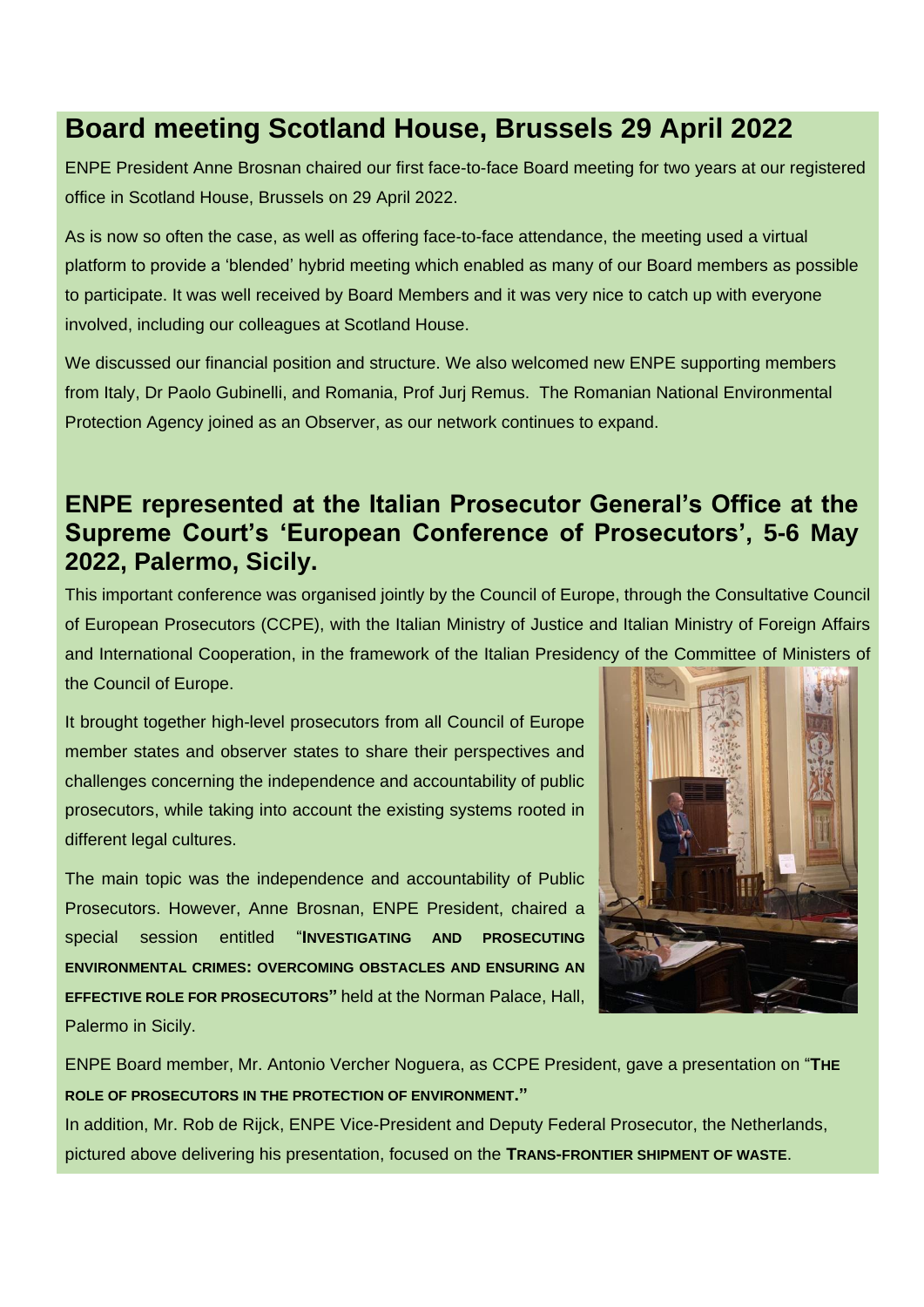Mr. Pasquale Fimiani, Advocate General of the Prosecutor's General Office at the Supreme Court, Italy



and the ENPE representative for the Italian Environmental Network of Prosecutors General, provided an intervention relating to obstacles and solutions to enforcement actions including an effective role for prosecutors.

Mr Jean-Philippe Rivaud, ENPE International Vice-President (pictured left) was also in attendance, representing the French environmental prosecution cadre. All ENPE participants agreed that the conference was a success and they were very pleased to have been invited to take part.

### **ENPE Board Member Dr Antonio Vercher Noguera awarded public service accolade and voted in for second time as President of CCPE**

We are very pleased to report that our ENPE Board Member and representative for the State Attorney General's Office of Spain, Dr Antonio Vercher Noguera, has been recognised with an award for his "outstanding professionalism and commitment" in his work in prosecuting environmental crime. Antonio is pictured below receiving the award at the 2022 Squadron event, held in Girona, Northern Spain.





Photos courtesy of A Vercher & twitter @fiscal\_es

Antonio has also been voted in for the second consecutive year as President of the Consultative Council for European Prosecutors (CCPE).

The CCPE is a body reporting to the Committee of Ministers for the of the Council of Europe, and its work is in keeping with the implementation of Recommendation Rec (2000)19 on the Role of Public Prosecution in the Criminal Justice System, with the aim of developing common political and judicial instruments relating to the functioning and professional activities of prosecutors (taken from the CCPE website). It can include providing opinion of other Council of Europe bodies and promotion of the implementation of Rec (2000)19.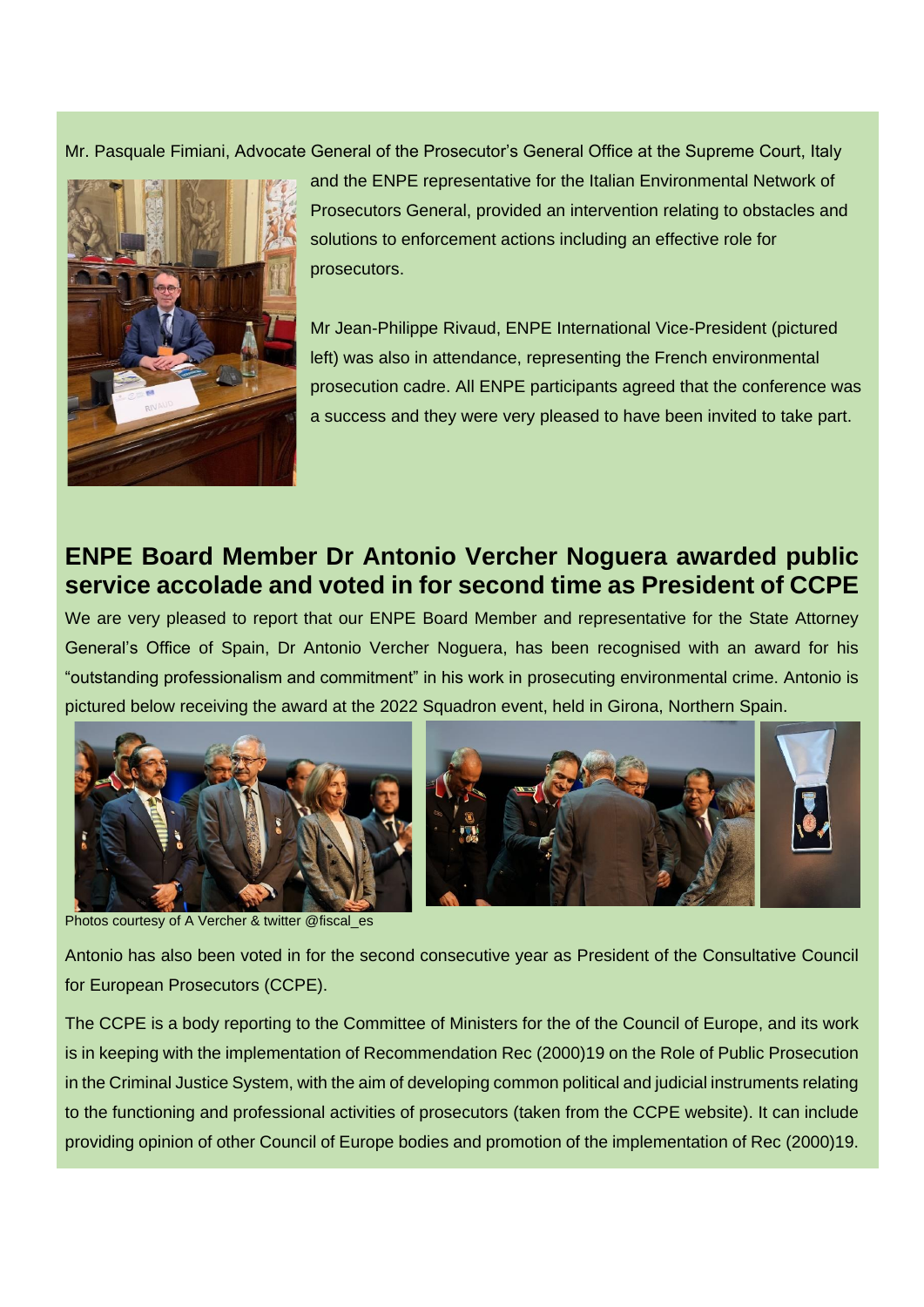The Council's work is very relevant to the wider work of ENPE and our members, and we greatly appreciate Antonio's significant involvement in this important organisation.

# **News from the European Commission Making the polluter pay: Commission seeks views on EU environmental liability laws**



On May 12, the Commission has launched an [open public consultation](https://ec.europa.eu/eusurvey/runner/ELD_evaluation_OPC) as

part of the evaluation of the [Environmental Liability Directive\(](https://eur-lex.europa.eu/legal-content/EN/TXT/?uri=CELEX%3A02004L0035-20190626)ELD), the EU framework to prevent and remedy damage to land, water and biodiversity based on the 'polluter pays' principle. Under the Directive, operators have a legal responsibility to prevent and restore any environmental damage caused by their activities. The public consultation is open for feedback until 4 August 2022. [article from DG ENV website 12 May 2022]

# **ENPE AGM and ENPE annual awards - the 'Gaia' statuette; 'Save the Date' - 30 September 2022**

This year we are excited to confirm that our ENPE Annual General Meeting (AGM) will be held as a hybrid event on **30 September at Eurojust Headquarters in The Hague, Netherlands.** We are grateful to our colleagues at Eurojust for once again hosting an ENPE event at their conference facilities in The Hague, following our successful joint conference in 2019, and we ask that all ENPE members and observers Save the Date, to get as many of you attending as possible.

The AGM will be followed by an informal workshop to (hopefully!) agree on the specific content of our Working Groups, convened to tackle high priority areas of environmental crime. As set out above, we are looking for topics within wildlife crime, waste crime and crimes related to pollution and we will be seeking volunteers to join these groups.

In volunteering to participate in the ENPE working groups, we anticipate being able to assist with all reasonable travel, subsistence and accommodation costs on order for members to attend meetings, workshops and other training events. The time commitment is usually no more than 8-10 days per calendar year.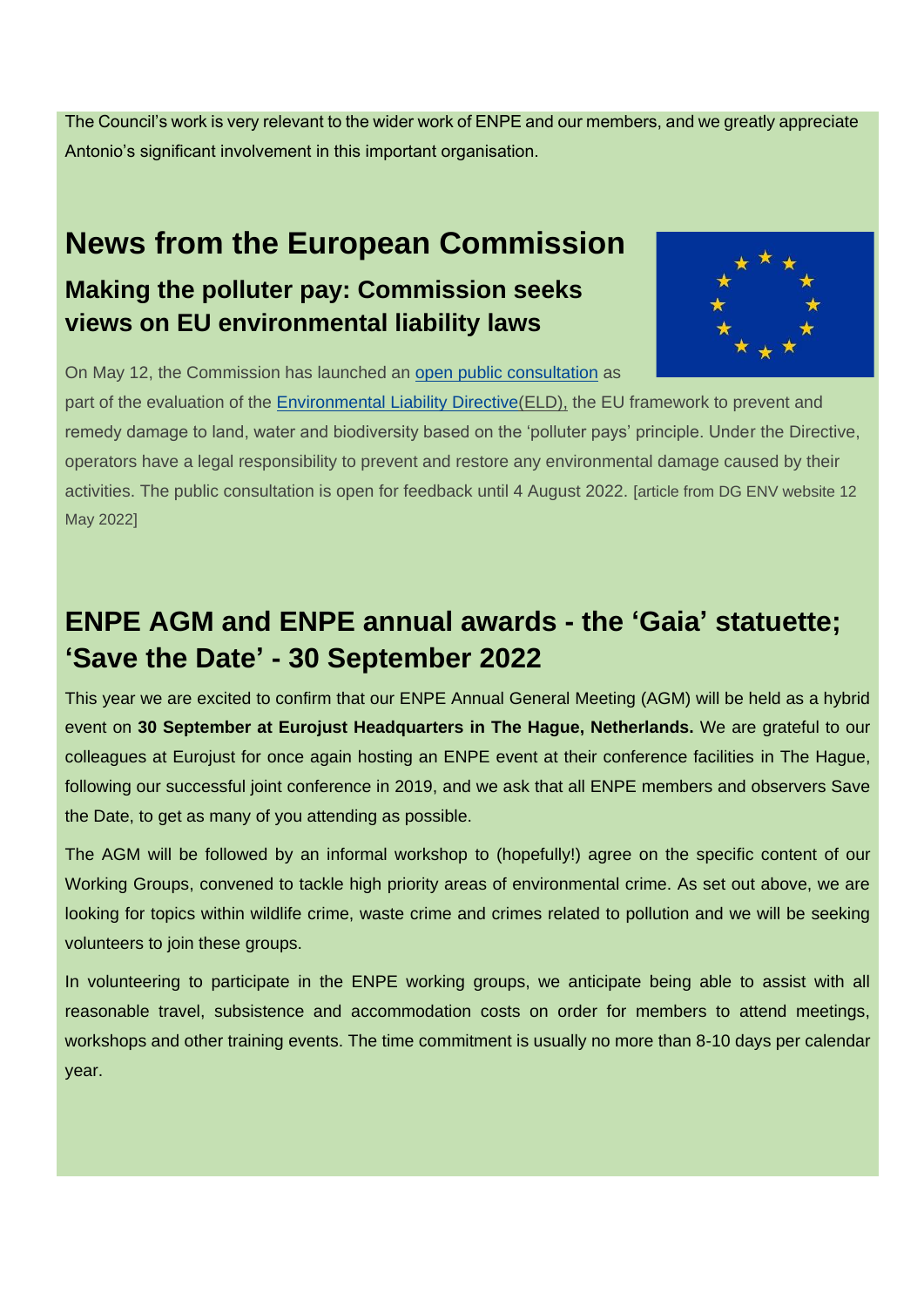We announced the inauguration of the annual ENPE "Gaia" awards in our June 2021 newsletter and are pleased to update you on the nomination process. The awards, in the form of the Greek Goddess 'Gaia' (the Greek Godess 'Mother Earth'), will be made at our event on 30 September after the AGM in The Hague and are in recognition of outstanding contribution to fighting environmental crime. The three categories of award have now been agreed and will comprise:

1) *Overall contribution in the fight against Environmental Crime*, the "main" ENPE Gaia award, where nominees must be ENPE members;

2) *Environmental case of the year* where nominations can include any environmental crime case where ENPE member organisations or individuals, including Observer members, have participated in the prosecution; and



3) *Innovation and/ or excellence in combatting Environmental Crime*, an award which will focus on the work of recently qualified prosecutors who are either ENPE members or associates of ENPE members.

All nominations are made by ENPE members and observers with adjudication to be completed by the Gaia awards judges panel comprising representatives from five ENPE member organisations.

*The judging panel, comprising five full member organisation representatives, is being convened at the moment and we invite applications from our membership to sit on this panel. If you are interested in applying, please contact shaun.robinson@environment-agency.gov.uk*

Winners will be notified in good time beforehand and we welcome acceptance speeches but, unlike the Oscars, they must be limited to 5 minutes in duration…!!

# **Italian Constitution amended to include environmental and health protection: A model for Europe [Article from:**

Lancet Regional Health Europe – Volume 16 May 2022]

On February 8th, the Italian Parliament finally approved the amendment to the Article 9 of the Constitution declaring that "The Republic promotes the development of culture and scientific/technical research, protects environment, biodiversity and ecosystems, also in the interest of future generations; the laws of the State will regulate the forms of animals protection". In this way, the Parliament has reformulated the previous Article 9 of the Constitution, which generically included the protection of "landscape". Also, the crucial Article 41, concerning the freedom of economic initiative, was modified as follows: "Private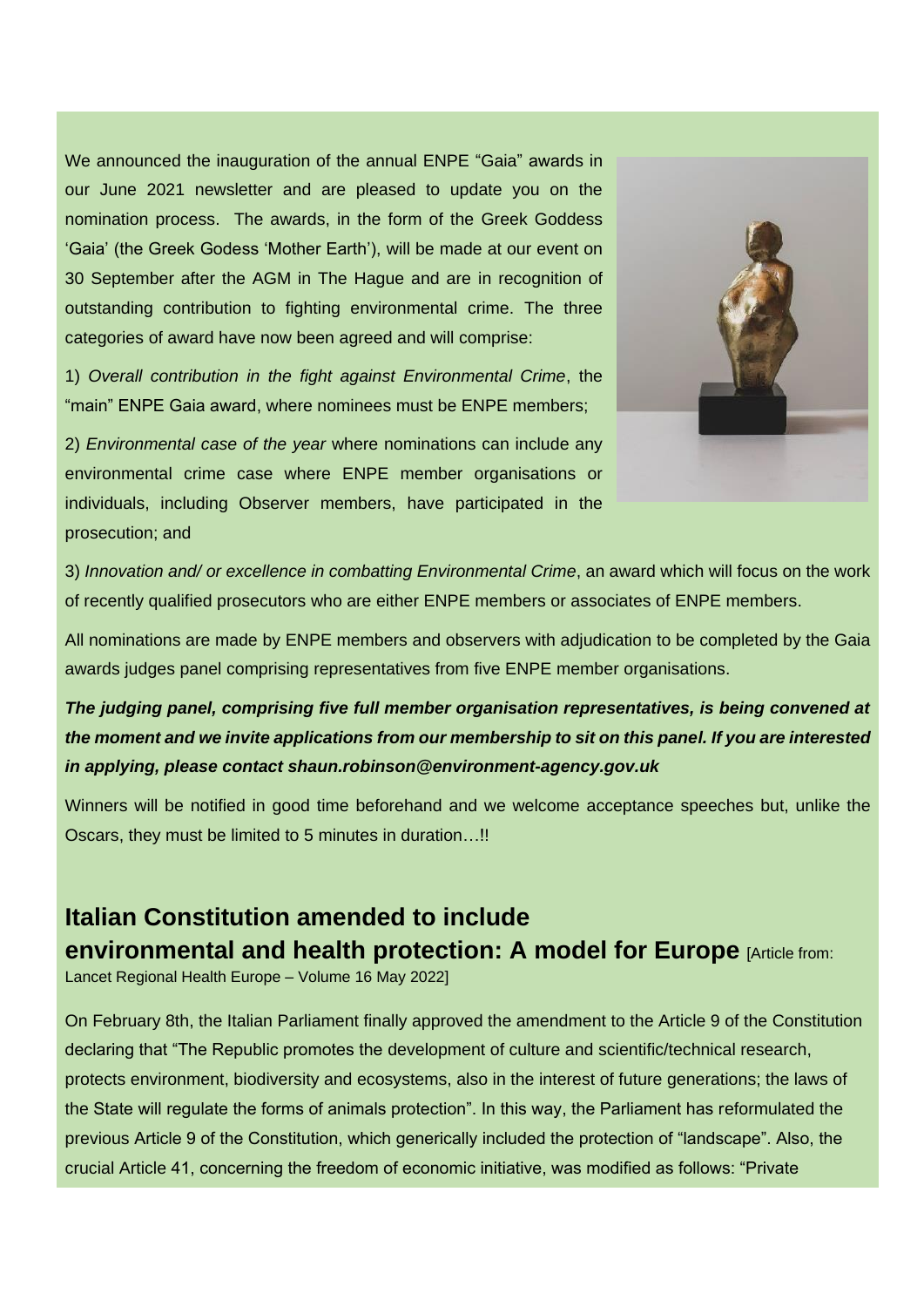economic initiative is free. It cannot take place in conflict with social utility or when damaging safety, freedom, human dignity, health and environment. The law provides appropriate programs and controls, so that public and private economic activities can be directed and coordinated for social and environmental purposes.

Link for more details: https://www.thelancet.com/journals/lanepe/article/PIIS2666-7762(22)00060-6/fulltext

## **ENPE outreach**

# **Training & capacity building with partner organisations & projects Netherlands and Austrian Mission Programme Training Initiative**

Rob de Rijck, ENPE Vice-President and a Senior Prosecutor was part of a select group of specialists from prosecuting organisations and academic institutions from Netherlands and Austria delivering training on prosecuting environmental crime as part of their joint 'Mission Programme Training initiative'.

This is a two-year twinning programme which aims to strengthen the enforcement of environmental crime in both countries.

Rob presented at two events - on January 28 (virtual) and on April 25 (live in Vienna) 2022. His session was on environmental criminal law for Austrian judges and prosecutors and Rob focused on the dilemmas and questions in investigating and prosecuting environmental criminal cases.

#### **UNEP Waste Shipment training Africa and South-East Asia**

Howard McCann, a senior lawyer specialising in Transfrontier Shipments of Waste (TFS) prosecutions based at the Environment Agency, England, has also been involved in providing training on behalf of ENPE at virtual events for delegates from Africa and Asia. The first event, held in early November, was organised by the United Nations Environment Programme and was to train prosecutors and inspectors tackling these crimes in Rwanda. The second was organised and broadcast from Bangkok under the auspices of the WasteForce project. Both were very well received.

#### **Fauna & Flora International & Defra (UK Government) joint training of Georgian judiciary**

For the second successive year, the Environment Agency of England and representatives from the (England and Wales) Crown Prosecution Service (CPS) delivered training on tackling wildlife crime to Georgian judges and prosecutors via a virtual training event organised and hosted by Fauna and Flora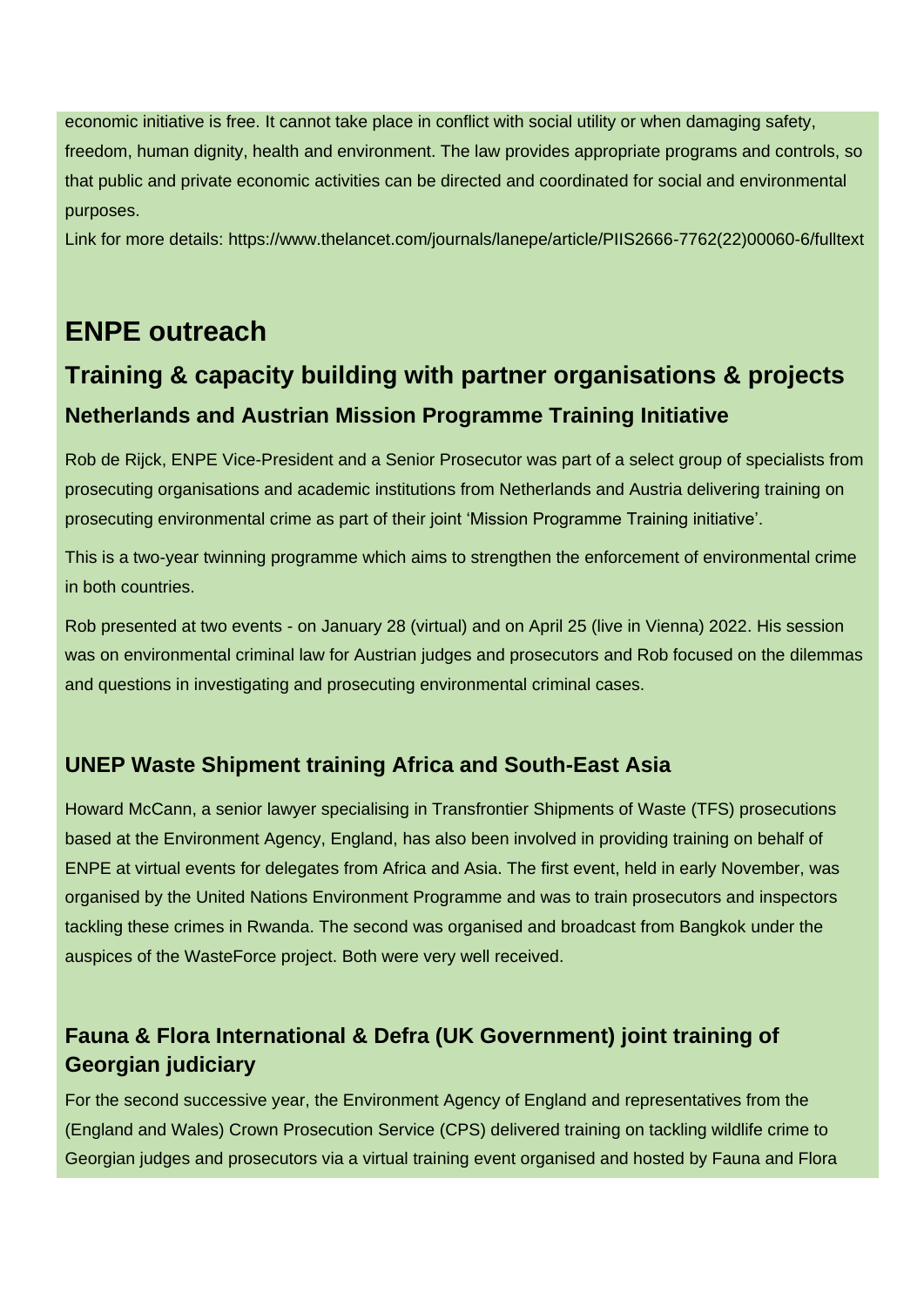International (FFI) and the UK Government Department for Food and Rural Affairs (DEFRA). The event was a real success focussing on case studies involving the prosecution of those persecuting raptors in England, as well as setting out best practices to follow in environmental and wildlife cases.



Photo courtesy of CPS England and Wales (UK)

### **ENPE represented at the OPFA conference on the use of drones against illegal waste trafficking.**

**Drones Against illicit waste trafficking 15 – 17 March 2022, Soave, Italy** [P Stark, EA, 24/05/22]



Our colleagues at the Operational Facility for Fighting Illicit Waste Trafficking project (OPFA) project organised a highly successful and well-attended conference focussing on the use of drones in the fight against illegal waste

activities in Soave, Italy from 15-17 March 2022.

It was reported at the conference that Organised Crime Groups (OCGs) from across Europe were very active in these illegal activities which provided huge financial gains through avoiding correct regulatory procedures. Furthermore, global factors such

as the China plastic ban and war in Ukraine had exacerbated the situation with a greater need for understanding of economics and influence at UK and



European level which drives criminal behaviour. Waste commodity prices, shipping, fuel and rail freight prices will all influence waste crime behaviour as well as debts and financial status of waste producers.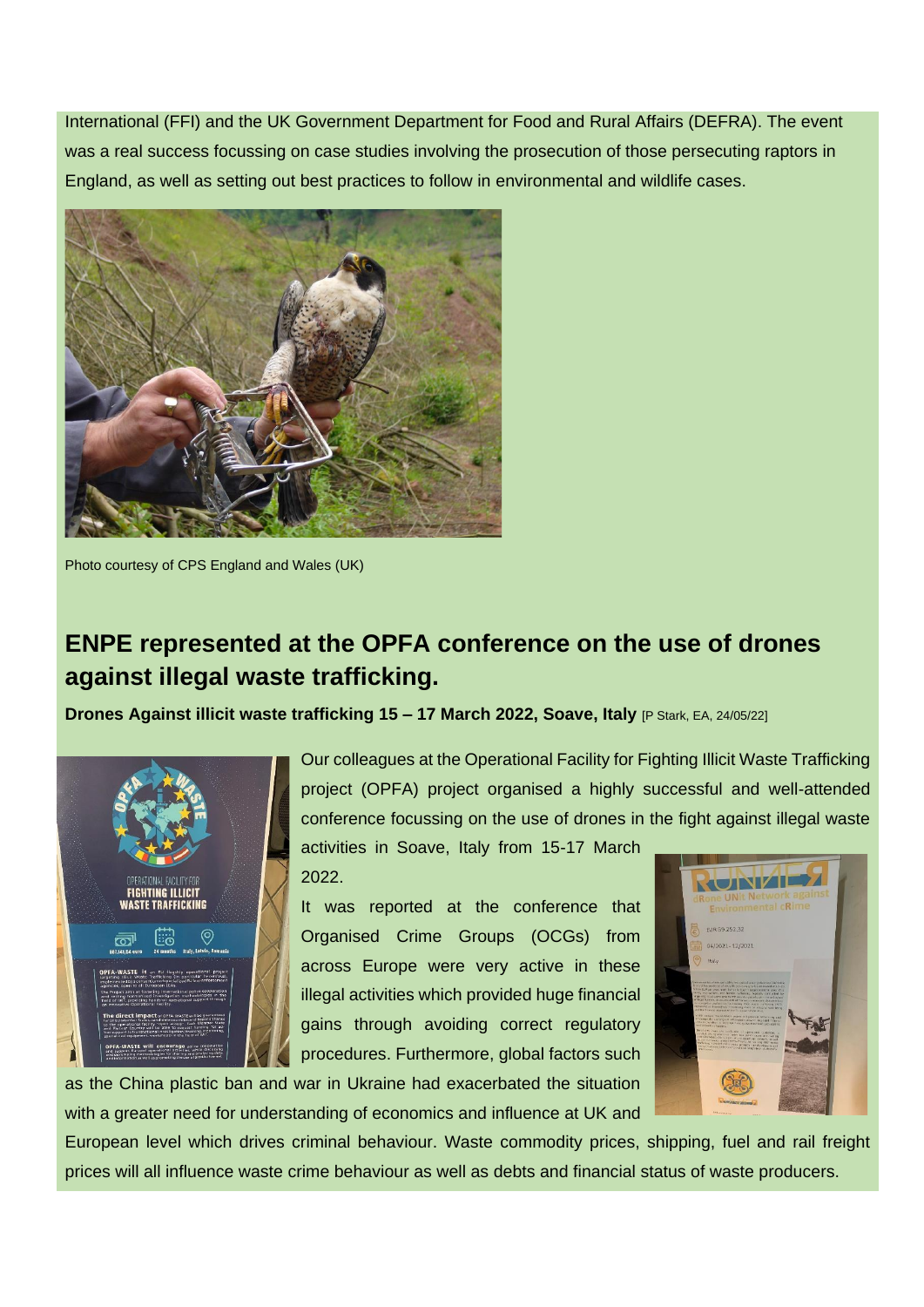A greater need for standardised data for shipment of waste across Europe to assist with intelligence led mapping and analysis of waste movements for legitimate and illegal crime detection purposes was identified, but there were still compatibility issues between Member States which hamper European-wide working to prevent and disrupt waste crime.

Some solutions put forward included:

- Better tracking systems for waste between countries (European or Worldwide tracking databases would help);
- Interpol "Days of action" across Europe are effective at targeting waste crime and other related illegal activity, (e.g. fraudulent documentation, drugs, weapons, money laundering, people trafficking) and illegal waste movements with better external reporting of days of action and using drones to demonstrate extent of issues as a prevention and disruption tactic;
- Greater checks and standards needed for waste brokers, Europe-wide;.
- Need for greater financial penalties, sentencing powers for waste crime in Europe, prevention and disruption can play its part;
- Some new EU legislation planned Seizure of profits Directive 2025.
- Regions in Italy have used aeroplane and photogrammetry surveys which have then been analysed using Artificial Intelligence (AI) models to identify illegal waste sites which can then be checked on the ground. AI models have shown great accuracy and identified new or existing target sites to inspect;
- Need for greater private sector engagement (using legitimate waste operators), charities and organisations in help regulators deal with crime in the waste sector;
- More consistent methodologies for inspections at ports/ import/ export borders in relation to waste. Inconsistencies in methodologies and data reporting for waste are enabling crime in the waste sector.
- Drones are being used widely to assist with illegal waste crime investigations, prevention and disruption and using the associated software to map piles and volumetric levels of waste on sites;
- Drones are allowing authorities to assess unsafe buildings used for illegal waste activities, large and extensive waste sites without compromising officer safety.
- Multiple drone flights and hydrogen fuel cells are being used by some European partners providing longer flight time and capability and more accurate reporting;
- Drones can be fitted with specific sensors to detect chemical releases and pollution and reduce risks to investigators.
- Drone images are provide compelling evidence for investigation proceedings.

As with other innovative technologies and techniques, there are shared learning opportunities across Europe with Police forces and authorities having established their own 'drone teams' and sharing best practices in this useful tool in the fight against waste crime. Going forward we look forward to hearing more from our OPFA colleagues in this emerging and fast-changing area of operational waste regulation.

Our thanks go to Peter Stark, Enforcement Team Leader, Environment Agency (England) who attended on behalf of ENPE and prepared this article for us. For more information please contact Peter at:

[peter.stark@environment-agency.gov.uk](mailto:peter.stark@environment-agency.gov.uk)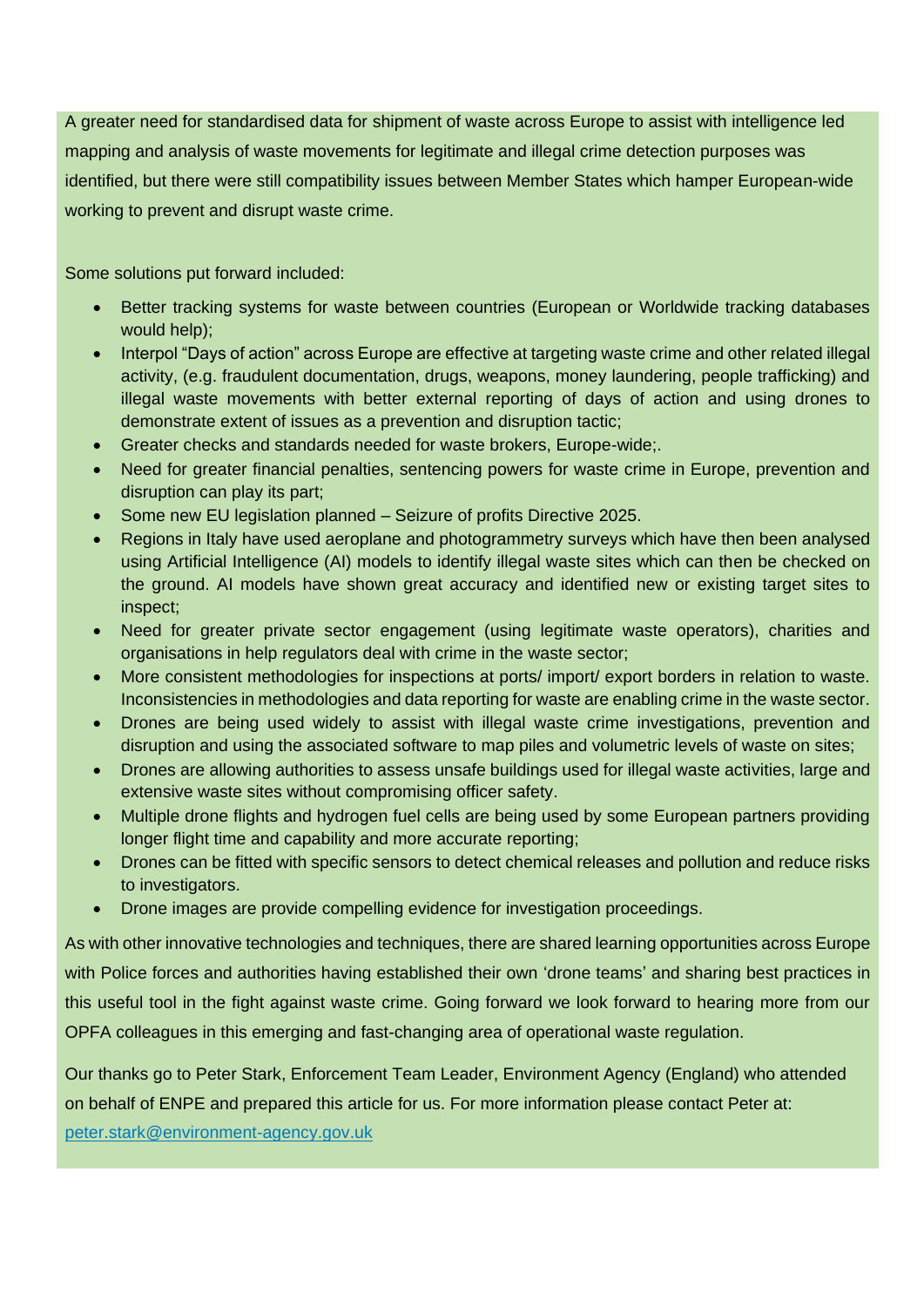## **Interesting Cases**

## **Ship-owner sentenced to 6 months in prison for attempted illegal ship scrapping**

**Gulating Court of Appeal has upheld the conviction of a 56-year-old businessman from Sunnhordland, Norway, who had been sentenced to 6 months in prison for having contributed to the export of the vessel Tide Carrier.**

**Case details provided by ENPE member OKOKRIM, Norway.**

**Published** 22 March 2022

**Updated** 28 March 2022

The District Court sentenced the man to 6 months in prison for contributing to export waste in violation of the Pollution Control Act. The Court of Appeal found it proven that the vessel was destined for Gadani, Pakistan, to be scrapped on the beach there, and that the contribution made by the defendant resulted in considerable cost and time savings in the export of the ship.

"This is the first time a Norwegian enterprise or individual has been convicted of involvement with scrapping of obsolete vessels on the beaches of South Asia. Such scrapping, known as beaching, is a major international pollution problem. As a major ship-owning nation, it is important that Norwegian authorities help combat this problem," says Police Prosecutor Maria Bache Dahl.

Waste export is subject to strict regulations, both in Norway and internationally. The aim is to prevent rich countries from sending their waste to poor countries that lack satisfactory systems for handling it. Beaching means running the ship up on a beach under its own power and then dismantling it in the intertidal zone. The method is characterised by unsafe handling of hazardous waste and resulting pollution of soil and water. Beaching is also characterised by unsafe working practices and serious accidents, and exploitation of migrant workers and child labour have been reported.

"The Court of Appeal found that whether the owner sold the ship directly to a scrapper on the beach at Gadani, or to a middleman and thereby contributing to the export and scrapping of the ship, made little difference as regards whether or not the act merited punishment. Selling the vessel to a middleman who has specialised in scrapping is a common method when beaching vessels, and it is worth noting that this may, depending on the circumstances, be punishable in Norway," says Bache Dahl.